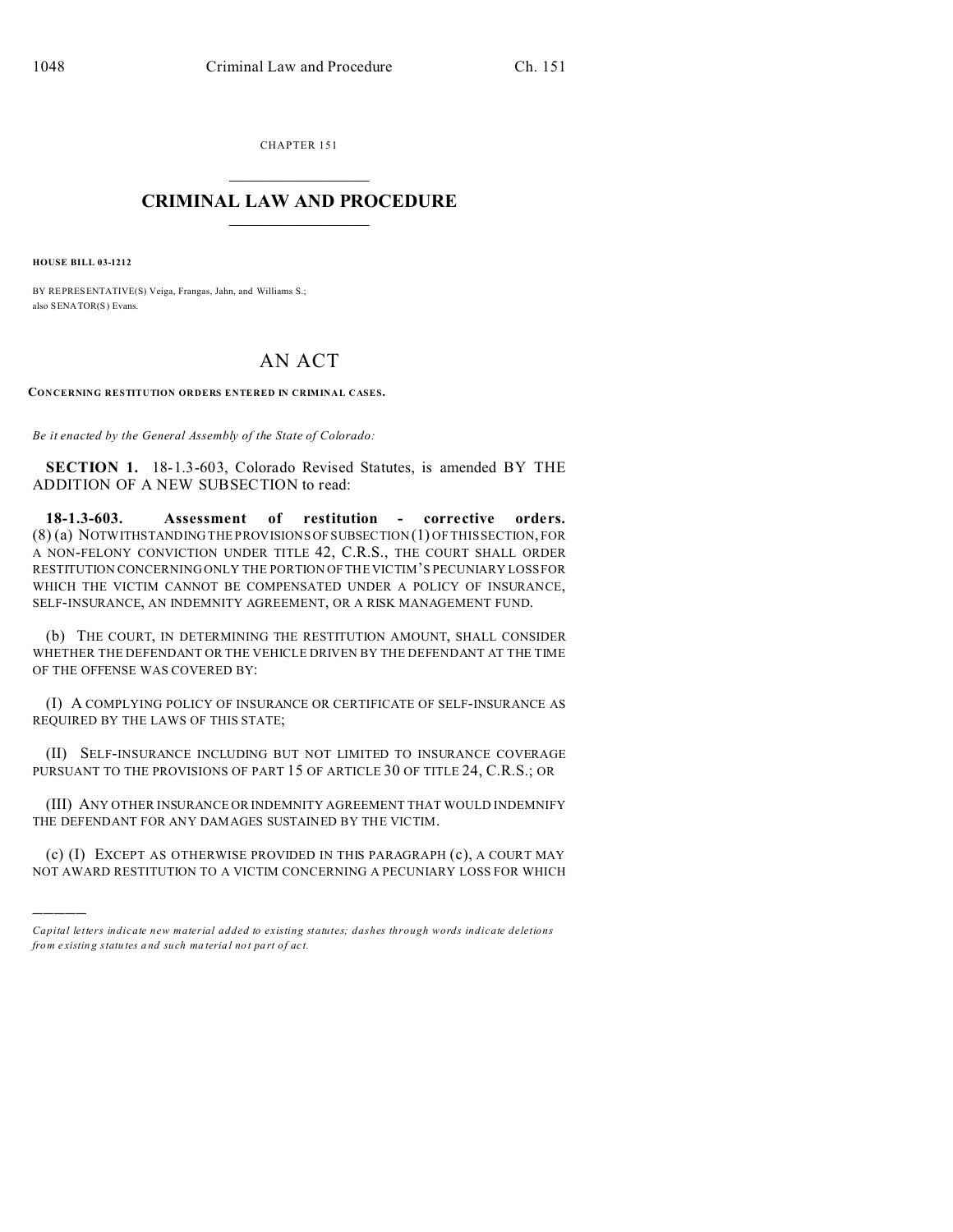THE VICTIM HAS RECEIVED OR IS ENTITLED TO RECEIVE BENEFITS OR REIMBURSEMENT UNDER A POLICY OF INSURANCE OR OTHER INDEMNITY AGREEMENT, INCLUDING BUT NOT LIMITED TO PIP BENEFITS.

(II) (A) A COURT MAY AWARD A VICTIM RESTITUTION FOR A DEDUCTIBLE AMOUNT UNDER HIS OR HER POLICY OF INSURANCE.

(B) A VICTIM, AS DEFINED IN SECTION 18-1.3-602 (4) (a) (III), MAY BE AWARDED RESTITUTION FOR PIP BENEFITS OR EQUIVALENT BENEFITS PAID TO ANOTHER ONLY IF THE COURT FINDS THAT THE DEFENDANT ON THE DATE OF THE OFFENSE DID NOT MEET STATE COMPULSORY INSURANCE REQUIREMENTS.

(d) (I) IF, AT THE TIME OF AN OFFENSE FOR WHICH A VICTIM SEEKS RESTITUTION, THE VICTIM OWNED AND OPERATED A VEHICLE INVOLVED IN THE OFFENSE, OR KNOWINGLY PERMITTED THE OPERATION OF A VEHICLE INVOLVED IN THE OFFENSE THAT WAS NOT COVERED BY A COMPLYING INSURANCE POLICY, THE COURT'S RESTITUTION ORDER SHALL NOT INCLUDE DAMAGES THAT WOULD HAVE BEEN COVERED UNDER A COMPLYING POLICY CONTAINING PIP OR PIP-EQUIVALENT BENEFITS EXCEPT UPON THE SPECIFIC REQUEST OF THE PROSECUTING ATTORNEY AND WITH THE APPROVAL OF THE COURT.

(II) NOTHING IN THIS PARAGRAPH (d) SHALL PROHIBIT A NON-OWNER DRIVER OR PASSENGER IN THE VEHICLE FROM BEING AWARDED RESTITUTION IF THE DRIVER OR PASSENGER WAS NOT COVERED BY HIS OR HER OWN COMPLYING PIP POLICY.

(e) (I) NOTWITHSTANDING ANY PROVISION OF LAW TO THE CONTRARY, AN INSURANCE COMPANY, RISK MANAGEMENT FUND, OR PUBLIC ENTITY SHALL NOT BE OBLIGATED TO DEFEND A DEFENDANT IN A HEARING CONCERNING RESTITUTION. NO COURT SHALL INTERPRET AN INDEMNITY OR INSURANCE CONTRACT SO AS TO OBLIGATE AN INSURANCE COMPANY, RISK MANAGEMENT FUND, OR PUBLIC ENTITY TO DEFEND A DEFENDANT AT A RESTITUTION HEARING ABSENT A SPECIFIC AGREEMENT.

(II) NOTWITHSTANDING ANY PROVISION OF LAW, INDEMNITY CONTRACT, OR INSURANCE CONTRACT TO THE CONTRARY, AN INSURANCE COMPANY, RISK MANAGEMENT FUND, OR PUBLIC ENTITY SHALL NOT BE OBLIGATED TO PAY OR OTHERWISE SATISFY A CIVIL JUDGMENT ENTERED PURSUANT TO THIS PART 6, OR TO INDEMNIFY A DEFENDANT FOR AN AMOUNT AWARDED IN A RESTITUTION ORDER.

(f) NOTHING IN THIS ARTICLE SHALL BE CONSTRUED TO LIMIT OR ABROGATE THE RIGHTS AND IMMUNITIES SET FORTH IN THE "COLORADO GOVERNMENTAL IMMUNITY ACT", ARTICLE 10 OF TITLE 24, C.R.S.

(g) THE PROVISIONS OF THIS SUBSECTION (8) SHALL NOT PRECLUDE THE COURT, PURSUANT TO ARTICLE 4.1 OF TITLE 24, C.R.S., FROM ORDERING RESTITUTION TO REIMBURSE AN EXPENDITURE MADE BY A VICTIM COMPENSATION FUND.

**SECTION 2.** 18-1.3-602 (2) and (3) (a), Colorado Revised Statutes, are amended, and the said 18-1.3-602 is further amended BY THE ADDITION OF A NEW SUBSECTION, to read:

**18-1.3-602. Definitions.** As used in this part 6, unless the context otherwise